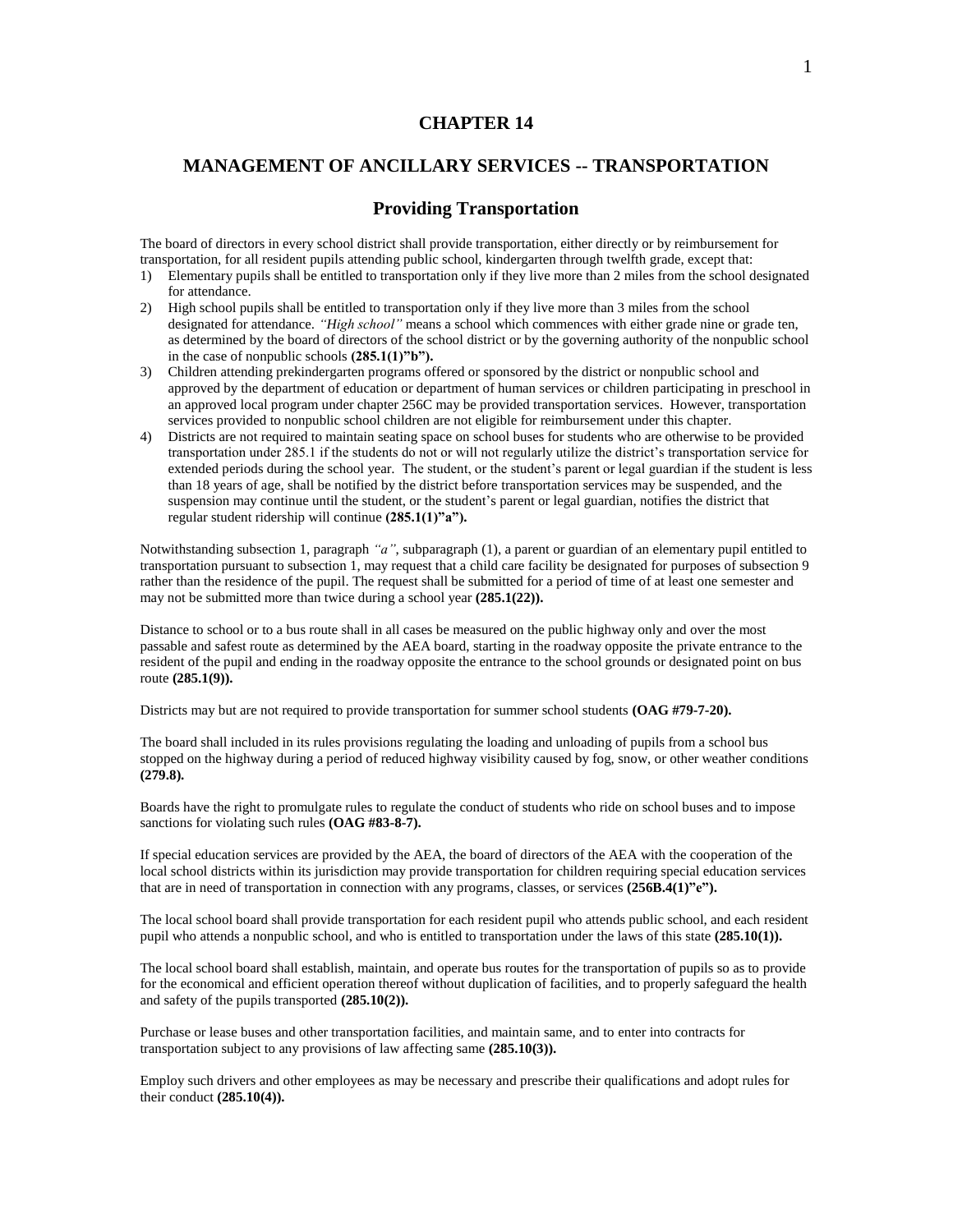Exercise any and all powers and duties relating to transportation of pupils enjoined upon them by law **(285.10(5)).**

Shall purchase liability insurance and other insurance coverage which the board deems advisable to insure the school district, its officers, employees, and agents against liability incurred as a result of operating school buses, including but not limited to liability to pupils or other persons lawfully transported. Section 670.7 shall apply to such insurance. However, the board of directors in its discretion shall determine the insurance coverages and limits, and the school district and directors shall not be liable as a result of any such discretionary decision **(285.10(6)).**

Boards in school districts which have sufficient resident pupils they are required to transport to warrant the purchase of transportation equipment may purchase buses needed to provide the transportation **(285.10(8)).**

In the case of **Bruggeman v. Independent District No. 4 Union Township School**, the Iowa Supreme Court has held that the school district is a quasi-corporation of the state and the statute has imposed the duty of transportation upon the board.

The failure of any local district to comply with the provisions of chapter 285 or any other laws relating to the transportation of pupils, or any rules made by the Department of Education under chapter 285 or the final decisions of the AEA board, or the final decisions of the Department of Education shall during the period such failure to comply existed forfeit the rights to collect transportation costs from school or parents while operating in such illegal manner. Any superintendent, board, or board member who knowingly operates or permits to be operated any school bus transporting public school pupils in violation of any school transportation law shall be deemed guilty of a simple misdemeanor **(285.15).**

## **Pupils Sent to Another District**

When a board closes its elementary school facilities for lack of pupils or by action of the board, it shall, if there is a school bus service available in the area, designate for attendance the school operating the buses, provided the board of such school is willing to receive them and the facilities and curricular offerings are adequate. The board of the district where the pupils reside may with the approval of the AEA board, subject to legal limitations and established uniform standards, designate another rural school and provide their own transportation if the transportation costs will be less than to use the established bus service **(285.4).**

The board of directors of a school district by record action may discontinue any or all of grades seven through twelve and negotiate an agreement for attendance of the pupils enrolled in those grades in the schools of one or more contiguous school districts having accredited school systems. The agreement shall provide for transportation and authority and liability of the affected boards **(282.7(1)).**

When the school designated for attendance of pupils is engaged in the transportation of pupils, the sending or designating school shall use these facilities and pay the pro rata cost of transportation except that a district sending pupils to another school may make other arrangements when it can be shown that such arrangements will be more efficient and economical than to use facilities of the receiving school, providing such arrangements are approved by the board of the area education agency **(285.1(6)).**

If a local board closes either elementary or high school facilities and is approved by the board of the AEA to operate its own transportation equipment, the full cost of transportation shall be paid by the board for all pupils living beyond the statutory walking distance from the school designated for attendance **(285.1(7)).**

## **Reimbursement to Parents**

Any pupil may be required to meet a school bus on the approved route a distance of not to exceed three-fourths [3/4] of a mile without reimbursement **(285.1(2)).**

Where transportation by school bus is impracticable, where necessary to implement a whole grade sharing agreement under section 282.10, or where school bus service is not available, the board may require parents or guardians to furnish transportation for their children to the schools designated for attendance. Except as provided in section 285.3, the parent or guardian shall be reimbursed for such transportation service for public and nonpublic school pupils by the board of the resident district in an amount equal to \$80 plus 75% of the difference between \$80 and the previous school year's statewide average per pupil transportation cost, as determined by the Department of Education. However, a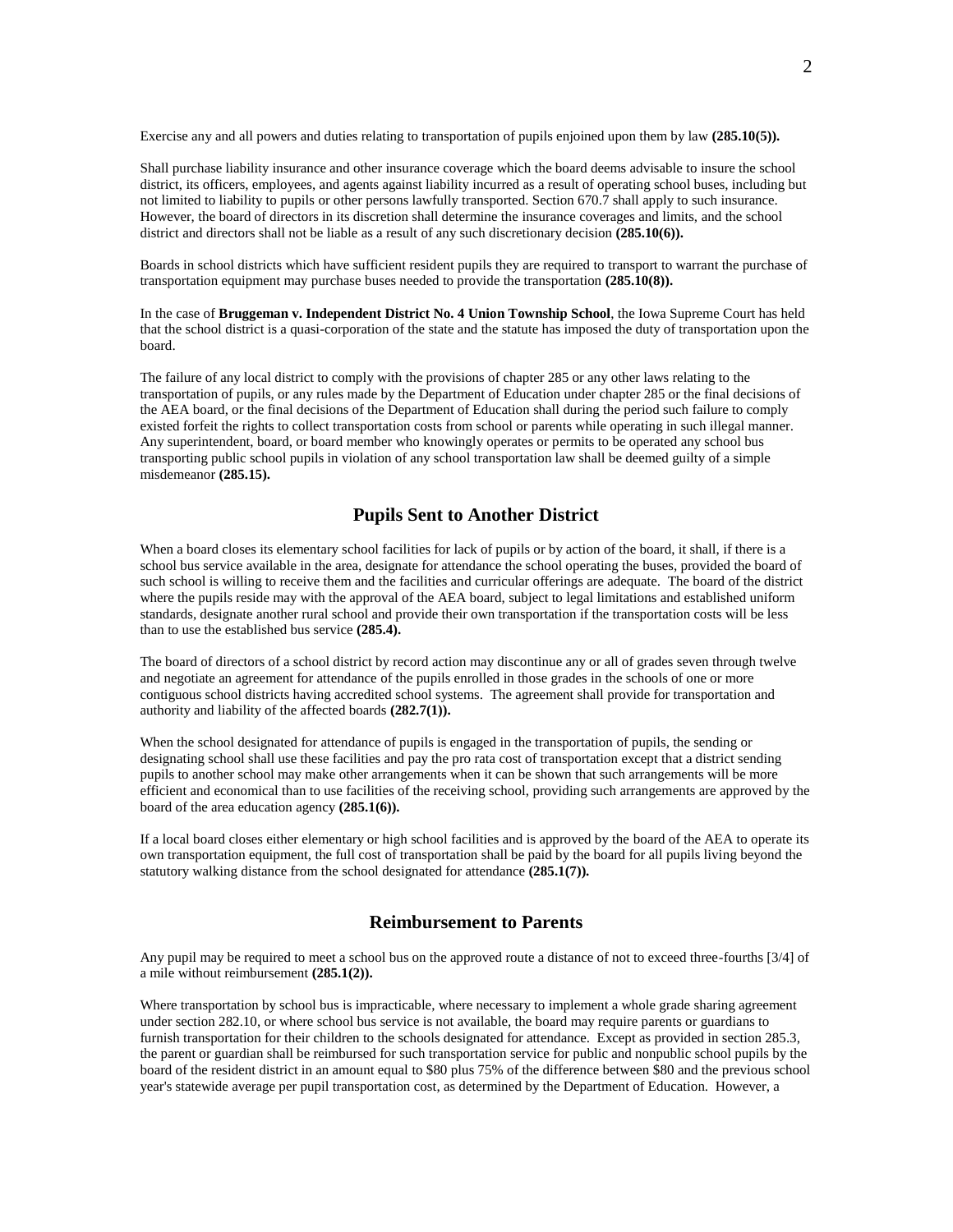parent or guardian shall not receive reimbursement for furnishing transportation for more than3 family members who attend elementary school and one family member who attends high school **(285.1(3)).**

Where unsatisfactory roads or other conditions make it advisable, the board at its discretion may require the parents or guardians of public and nonpublic school pupils to furnish transportation for their children up to 2 miles to connect with vehicles of transportation. The parent s or guardians shall be reimbursed for such transportation by the boards of the resident districts at the rate of \$0.28 per mile per day, one way, per family for the distance from the pupil's residence to the bus route **(285.1(4)).**

#### **Reimbursement to Parents for Pupils at ISD or IBSSS**

Funds appropriated to the school for the deaf [ISD] and the Iowa braille and sight saving school [IBSSS] for payments to the parents or guardians of pupils in either institution shall be expended as follows:

- 1. Transportation reimbursement at a rate established annually by the state board of regents to the parents or guardians of children who do not reside in the institution, but are transported to the institution on a daily basis.
- 2. Transportation reimbursement at a rate established annually by the state board of regents to the parents or guardians for transportation from the institution to the residence of the parent or guardian and return to the institution for children who reside in the institution **(270.9).**

## **Transportation Services to Nonresident Pupils**

The board in any district providing transportation for nonresident pupils shall collect the pro rata cost of transportation from the district of pupil's residence for all properly designated pupils so transported **(285.1(10)).**

Boards in districts operating buses may transport nonresident pupils who attend public school, kindergarten through junior college, who are not entitled to free transportation provided they collect the pro rata cost of transportation from the parents **(285.1(11)).**

Full pro rata costs must be charged and collected for the transportation of all nonresident pupils. No differentiation may be made in charges due to differences in distance or grade in school **(IAC 281--43.8).**

## **Transportation Services to Accredited Nonpublic School Pupils**

Nonpublic school for purposes of chapter 285 [transportation services] means those nonpublic schools accredited by the department of education as provided in section 256.11 and nonpublic institutions which comply with state board of education standards for providing special education programs **(285.16).**

Resident pupils attending a nonpublic school located either within or without the school district of the pupil's residence shall be entitled to transportation on the same basis as provided for resident public school pupils under section 285.1. The public school district providing transportation to a nonpublic school pupil shall determine the days on which bus service is provided, which shall be based upon the days for which bus service is provided to public school pupils, and the public school district shall determine bus schedules and routes. In the case of nonpublic school pupils the term *"school designated for attendance"* means the nonpublic school which is designated for attendance by the parents of the nonpublic school pupil **(285.1(14)).**

If the nonpublic school designated for attendance is located within the public school district in which the pupil is a resident, the pupil shall be transported to the nonpublic school designated for attendance as provided in this section **(285.1(15)).**

If the nonpublic school designated for attendance of a pupil is located outside the boundary line of the school district of the pupil's residence, the pupil may be transported by the district of residence to a public school or other location within the district of the pupil's residence. A public school district in which a nonpublic school is located may establish school bus collection locations within its district from which nonresident nonpublic school pupils may be transported to and from a nonpublic school located in the district. If a pupil receives such transportation, the district of the pupil's residence shall be relieved of any requirement to provide transportation **(285.1(16)"a").**

As an alternative to 285.1(16), paragraph *"a"*, subject to section 285.9, subsection 3, where practicable, and at the option of the public school district in which a nonpublic school pupil resides, the school district may transport a nonpublic school pupil to a nonpublic school located outside the boundary lines of the public school district if the nonpublic school is located in a school district contiguous to the school district which is transporting the nonpublic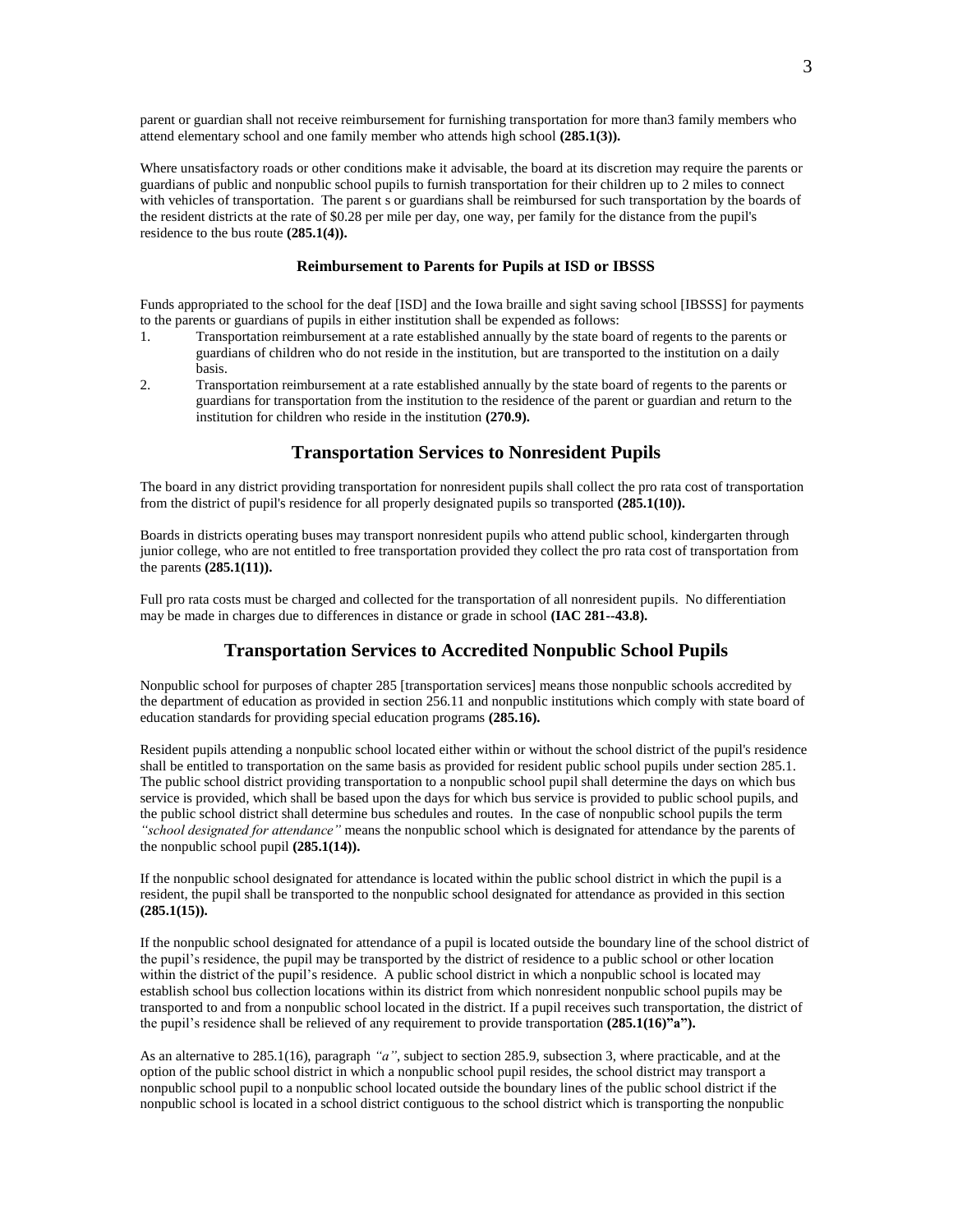school pupils, or may contract with the contiguous public school district in which a nonpublic school is located for the contiguous school district to transport the nonpublic school pupils to the nonpublic school of attendance within the boundary lines of the contiguous school district **(285.1(16)"b").**

If the nonpublic school designated for attendance of a pupil is located outside the boundary line of the school district of the pupil's residence and the district of residence meets the requirements of subsections 14 to 16 of this section by using subsection 17, paragraph *"c"*, of this section and the district in which the nonpublic school is located is contiguous to the district of the pupil's residence and is willing to provide transportation under subsection 17, paragraph *"a"* or *"b"*, of this section, the district in which the nonpublic school is located may provide transportation services, subject to section 285.9, subsection 3, and may make the claim for reimbursement under section 285.2. The district in which the nonpublic school is located shall notify the district of the pupil's residence that it is making the claim for reimbursement, and the district of the pupil's residence shall be relieved of the requirement for providing transportation and shall not make a claim for reimbursement for those nonpublic school pupils for which a claim is filed by the district in which the nonpublic school is located **(285.1(16)"c").**

The public school district may meet the requirements of subsections 14 to 16 [above] by any of the following: a. Transportation in a school bus operated by a public school district.

- b. Contracting with private parties as provided in section 285.5. However, contracts shall not provide payment in excess of the average per pupil transportation costs of the school district for that year.
- c. Utilizing the transportation reimbursement provision of subsection 3.
- d. Contracting with a contiguous public school district to transport resident nonpublic school pupils the entire distance from the nonpublic pupil's residence to the nonpublic school located in the contiguous public school district or from the boundary line of the public school district to the nonpublic school **(281.1(17)).**

Boards of directors of school districts shall be required to provide transportation services to nonpublic school pupils as provided in section 285.1 when the general assembly appropriates funds to the Department of Education for the payment of claims for transportation costs submitted by the school district **(285.2(1)"a").**

A parent or legal guardian of a student attending an accredited nonpublic school, who furnishes transportation for the student pursuant to section 285.1, subsection 17, paragraph *"c"*, and who meets the requirements of subsection 2 of this section [below], is entitled to reimbursement equal to an amount calculated under the provisions of section 285.1, subsection 3. In addition, a parent or guardian who transports one or more family members more than 4 miles to their nonpublic school of attendance shall be entitled to one supplemental mileage payment per family, per claim period, equal to 13% of the parental reimbursement for the claim period rounded to the nearest whole dollar **(285.3(1)).**

To qualify for parental reimbursement under subsection 1, a parent or guardian of a student attending an accredited nonpublic school who furnishes transportation for the student in accordance with this section, shall submit a notice of nonpublic school attendance to the resident public school district, notifying the district that the student is enrolled in and will attend an accredited nonpublic school during the period for which parental reimbursement is being requested. The notice shall be filed with the resident public school district not later than December 1 for the first semester claim and May 1 for the second semester claim each year. The notice shall include the parent's name and address, the name, age, and grade level of the student, and the name of the nonpublic school and its location. The resident public school district shall submit claims for reimbursement to the department of education on behalf of the parent or guardian if the parent or guardian meets the requirements of this section **(285.3(2)).**

Except as provided in section 285.3, the parent or guardian shall be reimbursed for such transportation service for public and nonpublic school pupils by the board of the resident district in an amount equal to \$80 plus 75% of the difference between \$80 and the previous school year's statewide average per pupil transportation cost, as determined by the department of education. However, a parent or guardian shall not receive reimbursement for furnishing transportation for more than 3 family members who attend elementary school and one family member who attends high school **(285.1(3)).**

#### **Claims for Nonpublic Transportation Reimbursements**

The costs of providing transportation to nonpublic school pupils as provided in section 285.1 shall not be included in the computation of district cost under chapter 257, but shall be shown in the budget as an expense from miscellaneous income. Any transportation reimbursements received by a local school district for transporting nonpublic school pupils shall not affect district cost limitations of chapter 257. The reimbursements provided in this section are miscellaneous income as defined in section 257.2 **(285.2(2)).**

Claims for reimbursement shall be made to the department of education by the public school district providing transportation or transportation reimbursement during a school year on a form prescribed by the department, and the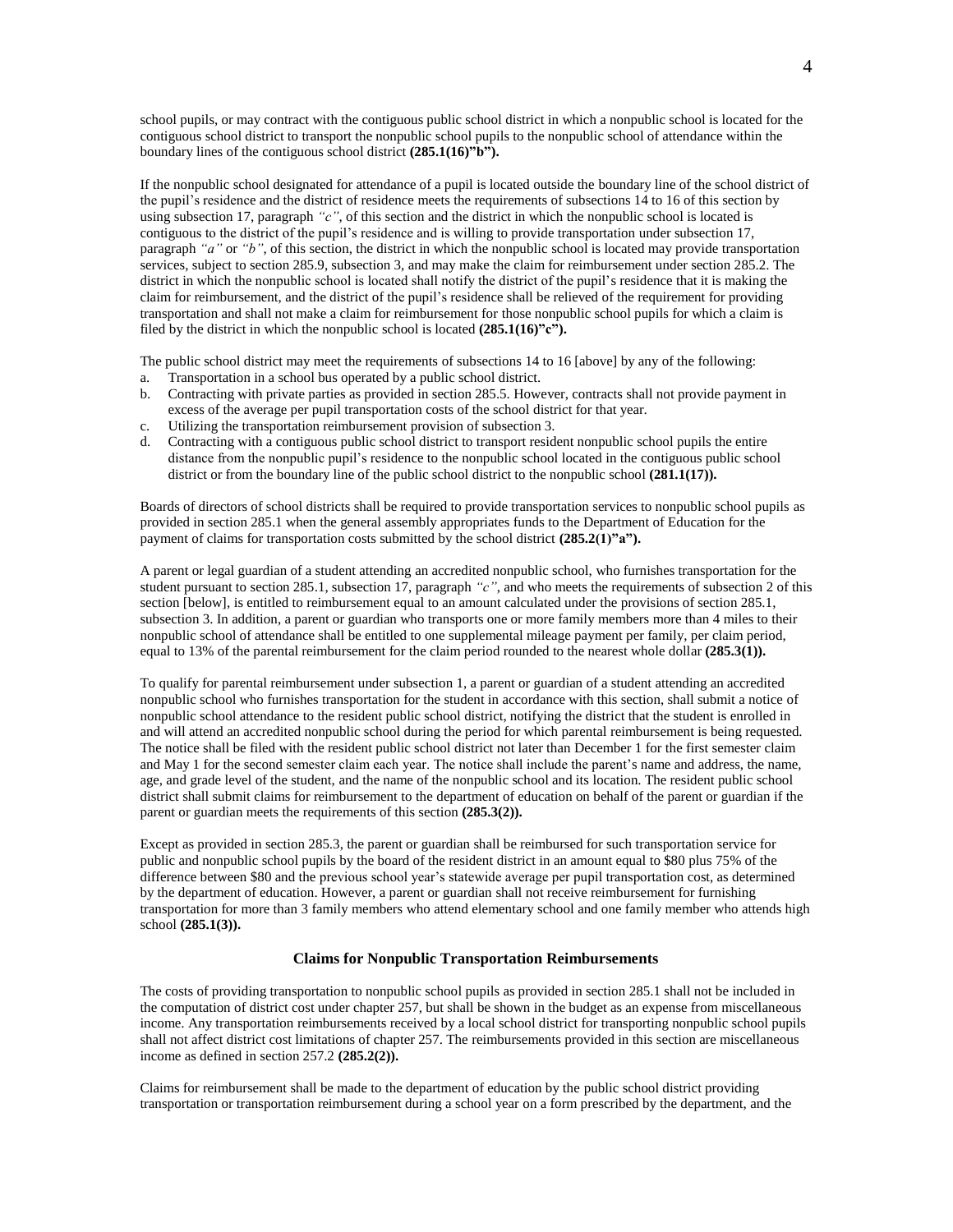claim shall state the services provided and the actual costs incurred. A claim shall not exceed the average transportation costs of the district per pupil transported except as otherwise provided. If transportation is provided under section 285.1, subsection 3, the amount of a claim shall be determined under section 285.3 regardless of the average transportation costs of the district per pupil transported **(285.2(3)"a").**

Claims shall be allowed where practical, and at the option of the public school district of the pupil's residence, subject to approval by the area education agency of the pupil's residence, under section 285.9, subsection 3, the public school district of the pupil's residence may transport a pupil to a school located in a contiguous public school district outside the boundary lines of the public school district of the pupil's residence **(285.2(4)"a").**

The public school district of the pupil's residence may contract with the contiguous public school district or with a private contractor under section 285.5 to transport the pupils to the school of attendance within the boundary lines of the contiguous public school district. The public school district in which the pupil resides may contract with the contiguous public school district or with a private contractor under section 285.5 to transport the pupil from the pupil's residence or from designated school bus collection locations to the school located within the boundary lines of the contiguous public school district, subject to the approval of the AEA of the pupil's residence. The public school district of the pupil's residence may utilize the reimbursement provisions of section 285.1, subsection 3 **(285.2(4)"b").**

### **Discretionary Transportation Services and Charges**

Boards in their discretion may provide transportation for some or all resident pupils attending public school or pupils who attend nonpublic schools who are not entitled to transportation. Boards in their discretion may collect from the parent or guardian of the pupil not more than the pro rata cost for such optional transportation, determined as provided in subsection 12 **(285.1(1)"c").**

Pupils whose residence is within 2 miles of an established stop on a bus route are within the area served by the bus and are not eligible for parent or private transportation at public expense to the school served by the bus, except as follows:

- *a.* Bus is fully loaded.
- *b.* Physical handicap makes bus transportation impractical.

All parents or guardians who are required by their school district to furnish transportation for their children up to 2 miles to an established stop on a bus route shall be reimbursed pursuant to Iowa Code subsection 285.1(4) **(IAC 281— 43.1(3)).**

Boards in districts operating buses may in their discretion transport senior citizens, children, persons with disabilities, and other persons and groups, who are not otherwise entitled to free transportation, and shall collect the pro rata cost of transportation. Transportation under this subsection shall not be provided when the school bus is being used to transport pupils to or from school unless the board determines that such transportation is desirable and will not interfere with or delay the transportation of pupils **(285.1(21)).**

The board, in its discretion, may furnish a school bus and services of a qualified driver to an organization of, or sponsoring activities for, senior citizens, children, persons with disabilities, or other persons and groups in this state. The board shall charge and collect an amount sufficient to reimburse all costs of furnishing the bus and driver except when the bus is used for transporting pupils to and from extracurricular activities sponsored by the school. A school bus shall be used as provided in this subsection only at times when it is not needed for transportation of pupils **(285.10(9)).**

The board, in its discretion, may furnish a school bus and services of a qualified driver for transportation of persons other than pupils to activities in which pupils from the school are participants or are attending the activity or for which the school is a sponsor. The board shall charge and collect an amount sufficient to reimburse all costs of furnishing the bus and driver. A school bus shall be used as provided in this subsection only at times when it is not needed for transportation of pupils **(285.10(10)).**

School buses may be used by an organization of, or sponsoring activities for, senior citizens, children, persons with disabilities, and other persons and groups, and for transportation of persons other than pupils to activities in which pupils from the school are participants or are attending the activity or for which the school is a sponsor under the following conditions:

- a. The "school bus" signs shall be covered and the flashing warning lamps and stop arm made inoperable when the bus is being used in a nonschool-sponsored activity.
- b. Transportation outside the state of Iowa shall not be provided without the approval of the Federal Motor Carrier Safety Administration of the United States Department of Transportation.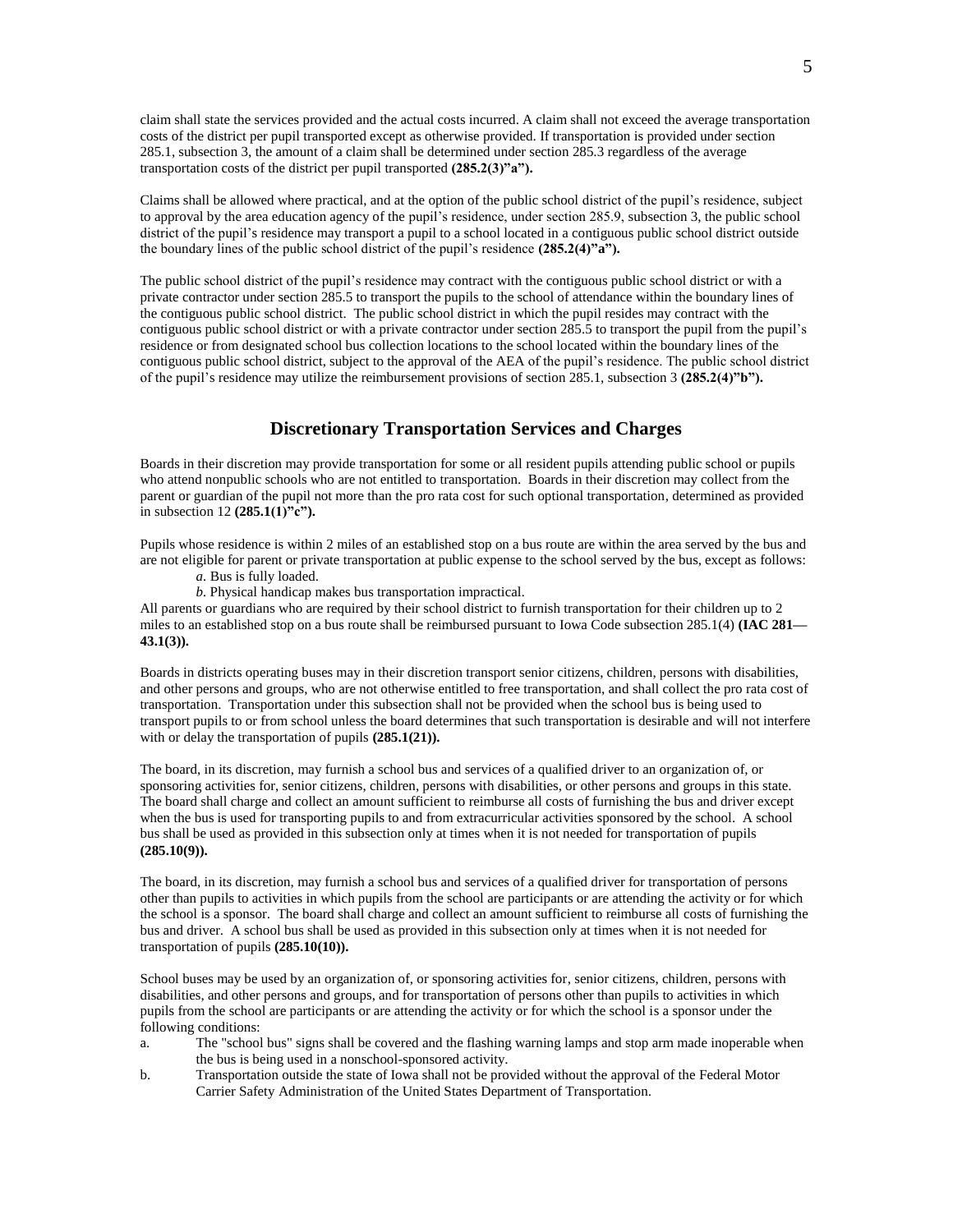- c. A chaperone shall accompany each bus to assist the passengers in boarding and disembarking from the bus and to aid them in case of illness or injury.
- d. The driver of the bus shall be approved by the local board of education and must possess an appropriate driver's license and a school bus driver's authorization.
- e. The driver of the bus shall observe the maximum speed limits for school buses at all times **(IAC 281-- 43.10(5)).**

The use of school buses shall be restricted to transporting pupils to and from school and to and from extracurricular activities sponsored by the school when such extracurricular activity is under the direction of a qualified member of the faculty and a part of the regular school program and to transporting other persons to the extent permitted by section 285.1, subsection 1, and section 285.10, subsections 9 and 10. School employees of districts operating buses may be transported to and from school and approved activities which they are required to attend as a result of their responsibilities. Provided, however, nothing in this subsection shall prohibit the use of school buses in transporting a school teacher going to and from the teacher's school when such school is on an established school bus route and such teacher makes arrangements with the district operating such school bus **(285.11(6)).**

Transportation for which the pro rata cost or other charge is collected shall not be provided outside the state of Iowa except in accordance with rules adopted by the department of education in accordance with chapter 17A. The rules shall take into account any applicable federal requirements **(285.1(20)).**

Public school teachers who are transported should be included in the average number transported and should be charged the pro rata cost by the transporting district **(IAC 281--43.11).**

### **Postsecondary Enrollment Transportation**

The parent or legal guardian of an eligible student who has enrolled in and is attending an eligible postsecondary institution under chapter 261E [Senior Year Plus Program] shall furnish transportation to and from the eligible postsecondary institution for the student **(261E.6(5)).**

## **Open Enrollment Transportation**

Notwithstanding section 285.1 relating to transportation of nonresident pupils, the parent or guardian is responsible for transporting the pupil without reimbursement to and from a point on a regular school bus route of the receiving district. For purposes of this subsection, *"a point on a regular school bus route of the receiving district"* includes any school bus stop on the regular school bus route of the receiving district that existed prior to road construction that necessitates a change in the regular school bus route, whether or not the change in the regular school bus route resulting from the road construction necessitates sending school vehicles from the receiving district into the district of residence in order to safely, economically, or efficiently transport students to or from the preexisting point **(282.18(10)"a").**

A receiving district may send school vehicles into the district of residence of the pupil using the open enrollment option under section 282.18, for the purpose of transporting the pupil to and from school in the receiving district, if the boards of both the sending and receiving district agree to this arrangement **(282.18(10)"b").**

The parent or guardian of a pupil who has been accepted for open enrollment shall be responsible to transport the pupil without reimbursement, except as provided in subrule 17.9(2), to and from a point on a regular school bus route of the receiving district. This point shall be a designated stop on the bus route of the receiving district. If this point designated stop--is within the distances established by Iowa Code section 285.1 from the school designated for attendance by the receiving district, that district may, but is not required to, provide transportation for an open enrollment pupil. A receiving district may send buses into a resident district solely for the purpose of transporting an open enrollment pupil if the boards of both the sending and receiving districts agree to this arrangement. Bus routes that are outside the boundary of the receiving district that have been authorized by an AEA board of directors, as provided by Iowa Code subsection 285.9(3), may be used to transport open enrollment pupils if boards of directors of the resident and receiving districts have both taken action to approve such an arrangement. Bus routes that have been established by the receiving district for the purpose of transporting nonpublic school or special education pupils that operate in the resident district of an open enrollment pupil shall not be utilized for the transportation of such pupil for the portion of the route that is within the resident district unless the boards of directors of the resident and receiving districts have both taken action to approve such an arrangement. Bus routes transporting pupils for the purpose of whole-grade sharing shall not be used to transport open enrollment pupils for the portion of the route that is within the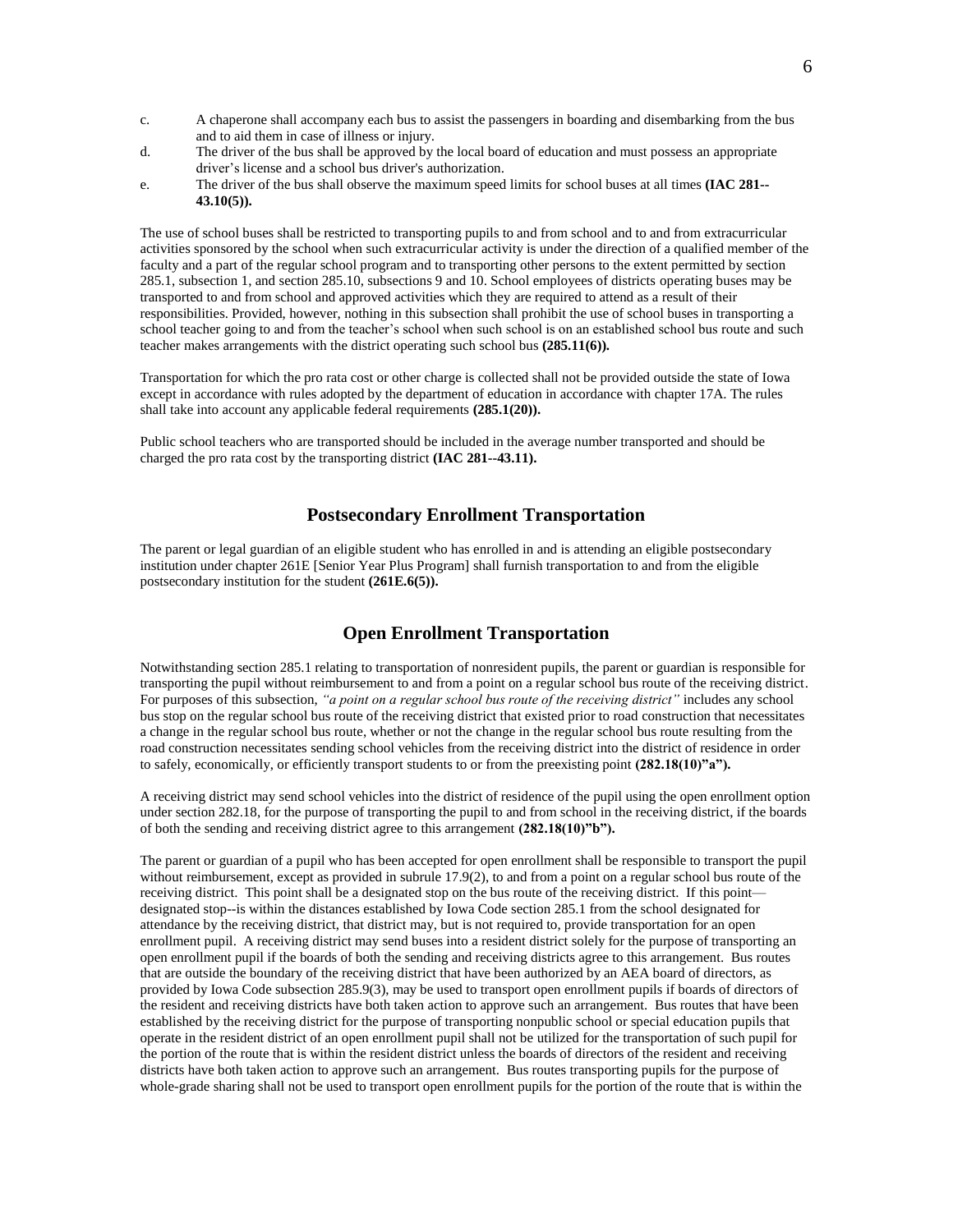resident district unless the boards of directors of the resident and receiving districts have both taken action to approve such an arrangement **(IAC 281--17.9(1)).**

If the pupil meets the economic eligibility requirements established by the department and state board of education, the sending district is responsible for providing transportation or paying the pro rata cost of the transportation to a parent or guardian for transporting the pupil to and from a point on a regular school bus route of a contiguous receiving district unless the cost of providing transportation or the pro rata cost of the transportation to a parent or guardian exceeds the average transportation cost per pupil transported for the previous school year in the district. If the cost exceeds the average transportation cost per pupil transported for the previous school year, the sending district shall only be responsible for that average per pupil amount. A sending district which provides transportation for a pupil to a contiguous receiving district under subsection 282.18(10) may withhold, from the district cost per pupil amount, that is to be paid to the receiving district, an amount which represents the average or pro rata cost per pupil for transportation, whichever is less  $(282.18(10)$ "c").

Open enrollment pupils that meet the economic eligibility requirements established by the department of education shall receive transportation assistance from their resident district under the following conditions. The resident district is not required to provide any transportation assistance for a pupil involved in open enrollment with a district that is not contiguous with the pupil's resident district. The resident district shall provide transportation for the pupil to a point that is a designated stop on a regular bus route of a contiguous receiving district, or as an alternative, the resident district shall pay the parent or guardian for providing this transportation. In either situation the resident district is not obligated to expend more than the average cost per pupil transported amount established for that district for the previous school year. If the resident district provides the transportation, it shall determine that it is able to perform this function at a cost not in excess of the average cost per pupil transported for the resident district as established the previous year. It shall not assess any additional cost to the parent or guardian for providing transportation. If the district chooses to reimburse the parent or guardian for providing transportation, to determine the amount to be reimbursed, the district shall use the provisions of Iowa Code subsection 285.1(3). This reimbursement shall not exceed the average cost per pupil transported for the resident district as established the previous year. The resident district may withhold from the amount it is required to pay to a receiving district for an open enrollment pupil the actual amount or the average cost per pupil transported amount it pays for transportation assistance, whichever is the lesser amount **(IAC 281--17.9(2)).**

A parent or guardian shall be eligible for transportation assistance from the resident district if the household income of the parent or guardian is at or below 160 percent of the federal income poverty guidelines as stated by household size. Since the federal income poverty guidelines are adjusted each year, the department of education shall provide revised eligibility guidelines to school districts each year **(IAC 281--17.9(3)).**

The resident district may deduct any transportation assistance funds for which the pupil is eligible as provided by subrule 17.9(2) **(IAC 281--17.10(4)).**

#### **Inclement Weather and Safety**

Transportation service may be suspended upon any day or days due to the inclemency of the weather, conditions of roads, or the existence of other conditions, by the board of the school district operating the buses, when in their judgment it is deemed advisable and when the school or schools are closed to all children **(285.1(8)).**

Suspension does not mean that if one bus cannot run because of bad roads the school shall be closed. It does mean that if all buses do not run there shall be no school **(OAG #57-9-30(L)).**

A school board is allowed to suspend student transportation services only if the board determines that weather, road, or other conditions make running the buses unadvisable and the district schools are closed **(OAG #93-11-8(L)).**

The board shall include in its rules provisions regulating the loading and unloading of pupils from a school bus stopped on the highway during a period of reduced highway visibility caused by fog, snow or other weather conditions **(279.8).**

Restricted loading and unloading areas shall be established for school buses at, or near, schools **(IAC 281--43.42).**

At least twice during each school year, each pupil who is transported in a school vehicle shall be instructed in safe riding practices and participate in emergency evacuation drills **(IAC 281--43.40).**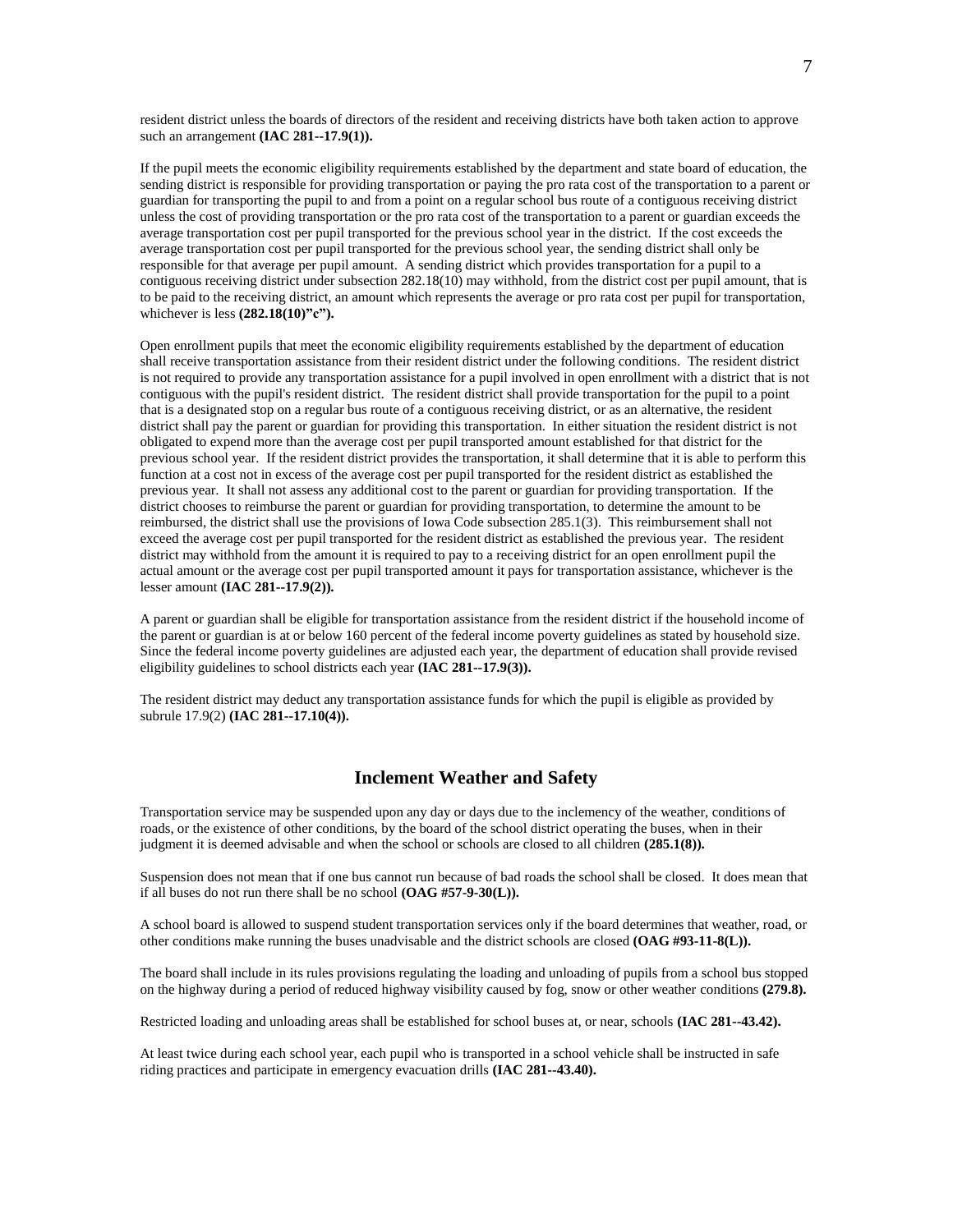Cities and counties shall have the power to establish school zones and provide for the stopping of all motor vehicles approaching the school zones, when movable stop signs have been placed in the streets in such cities and highways in counties at the limits of the zones, notwithstanding the provisions of any statute to the contrary. All traffic-control devices provided for school zones shall conform to specifications included in the manual of traffic-control devises adopted by the department of transportation, except the provision prohibiting the use of portable or part-time stop signs **(321.249).**

A city council may close a street during any portion of a school day as a safety measure for the protection of children, and the city is not liable for any damages, providing it erects a sufficient barrier to warn the public that the street is closed **(OAG #30-12-5(L)).**

## **Calculating Pro Rata (Per Pupil) Costs and Charges**

The pro rata cost of transportation shall be based upon the actual cost for all the children transported in all school buses. It shall include one-seventh of the original net cost of the bus and other items as determined and approved by the director of the department of education but no part of the capital outlay cost for school buses and transportation equipment for which the school district is reimbursed from state funds or that portion of the cost of the operation of a school bus used in transporting pupils to and from extracurricular activities shall be included in determining the pro rata cost. In a district where, because of unusual conditions, the cost of transportation is in excess of the actual operating cost of the bus route used to furnish transportation to nonresident pupils, the board of the local district may charge a cost equal to the cost of other schools supplying such service to that area, upon receiving approval of the director of the department of education **(285.1(12)).**

A district's average transportation costs per pupil shall be determined by dividing the district's actual cost for all children transported in all school buses for a school year pursuant to subsection 285.1(12), less the amount received for transporting nonpublic school pupils under section 285.1, by the district's actual enrollment for the school year excluding the shared-time enrollment for the school year as defined in section 257.6. The state average transportation costs per pupil shall be determined by dividing the total actual costs for all children transported in all districts for a school year, by the total of all districts' actual enrollments for the school year **(257.31(17)).**

Transporting school districts which use their equipment for activity trips, or educational tours, or other types of transportation services as permitted in Iowa Code sections 285.10(9) and 285.10(10), must deduct the cost of trips from the total yearly transportation cost. In other words, costs may not be included in the pro rata costs which determine the charge to sending districts **(IAC 281—43.9).**

Accurate and complete accounting records must be kept so that the cost of transportation to and from school may be ascertained **(IAC 281—43.9).**

#### **Failure to Pay Transportation Costs**

When a local board fails to pay transportation costs due to another school for transportation service rendered, the board of the creditor corporation shall file a sworn statement with the AEA board specifying the amount due. The agency board shall check such claim and if the claim is valid shall certify to the county auditor. The auditor shall transmit to the county treasurer an order directing the county treasurer to transfer the amount of such claim from the funds of the debtor corporation to the creditor corporation and the treasurer shall pay the same accordingly **(285.1(13)).**

Iowa Code section 282.21 sets up the method for the collection of tuition fees owed from one local board to another but not paid, and subsection 285.1(13) provides the method of collection of transportation costs **(OAG #52-2-7(L)).**

#### **SBRC Transportation Aid**

If a district's average transportation costs per pupil exceed the state average transportation costs per pupil determined under paragraph "c" by 150%, the school budget review committee (SBRC) may grant transportation assistance aid to the district. To be eligible for transportation assistance aid, a school district shall annually certify its actual cost for all children transported in all school buses not later than July 31 after each school year on forms prescribed by the committee. A district's average transportation costs per pupil shall be determined by dividing the district's actual cost for all children transported in all school buses for a school year pursuant to subsection 285.1(12), less the amount received for transporting nonpublic school pupils under section 285.1, by the district's actual enrollment for the school year excluding the shared-time enrollment for the school year as defined in section 257.6. The state average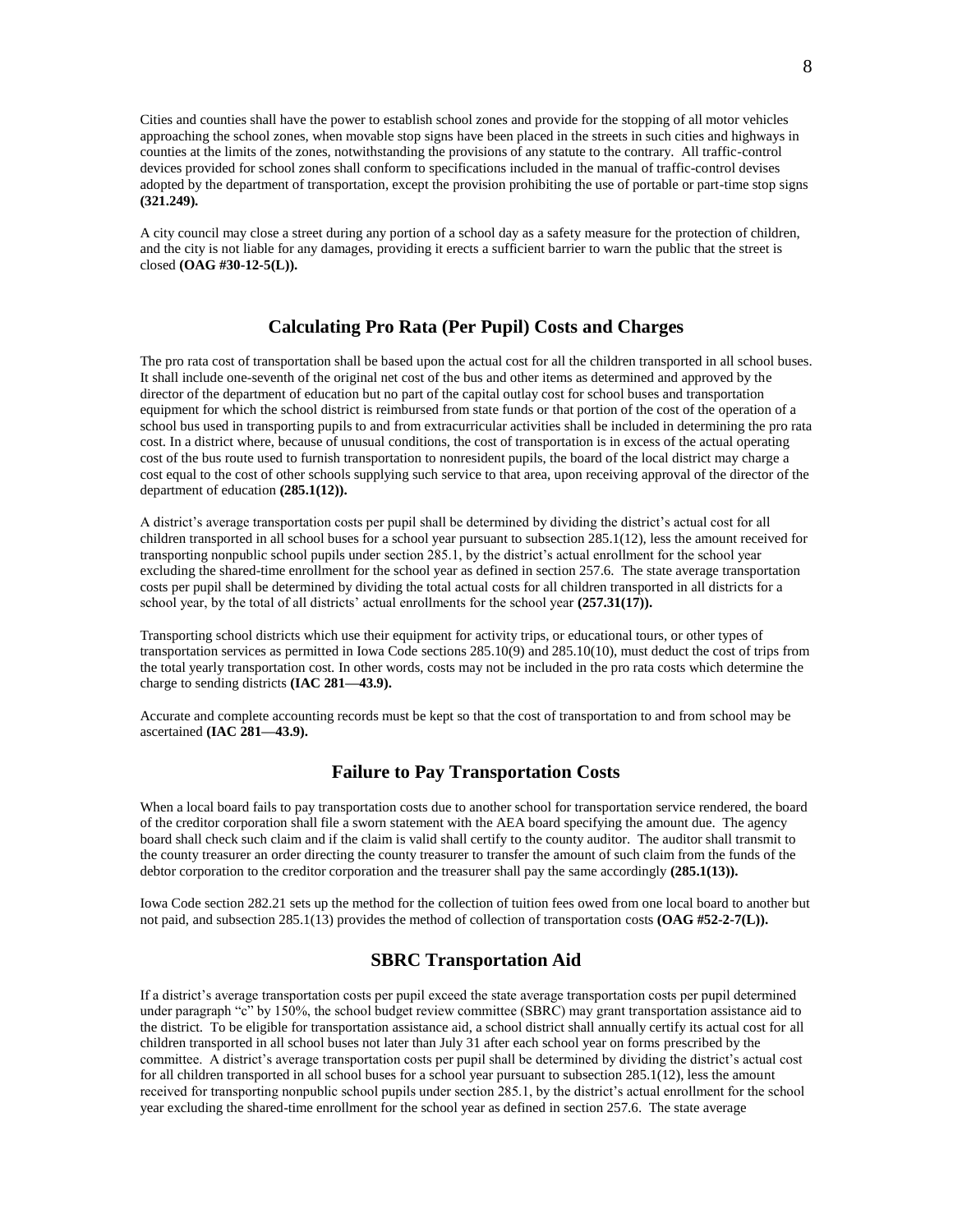transportation costs per pupil shall be determined by dividing the total actual costs for all children transported in all districts for a school year, by the total of all districts' actual enrollments for the school year  $(257.31(17))$ .

Funds transferred to the SBRC in accordance with subsection 321.34(22) are appropriated to and may be expended for the purposes of the committee, as described in this section. However, highest priority shall be given to districts that meet the conditions described in this subsection **(257.31(17)"d").**

An owner upon written application to the department of transportation, may order special registration plates with an education emblem. The education emblem shall be designed by the department in cooperation with the department of education **(321.34(22)"a").**

#### **Bus Routes**

The establishment and operation of bus routes and the contracting for transportation shall be based upon the following considerations:

- 1. Each bus route shall be planned and adjusted to utilize the normal seating capacity of each bus insofar as it is possible to do so.
- 2. Each bus route shall serve only those pupils living in those areas where transportation by bus is the most economical method for providing adequate transportation facilities.
- 3. A route shall not be extended for the purpose of accommodating pupils whose homes are nearer another bus route.
- 4. Special contracts for transportation of pupils entitled to transportation shall be entered into only when it is more economical to make such special provision than to provide same by regular bus route, or when by reason of physical or mental disability of the pupil such pupil cannot be transported with safety by bus.
- 5. The boards shall take advantage of all tax exemptions on fuel, equipment, and of such other economies as are available.
- 6. The use of school buses shall be restricted to transporting pupils to and from school and to and from extracurricular activities sponsored by the school when such extracurricular activity is under the direction of a qualified member of the faculty and a part of the regular school program and to transporting other persons to the extent permitted by section 285.1, subsection 1, and section 285.10, subsections 9 and 10. School employees of districts operating buses may be transported to and from school and approved activities which they are required to attend as a result of their responsibilities. Provided, however, nothing in this subsection shall prohibit the use of school buses in transporting a school teacher going to and from the teacher's school when such school is on an established school bus route and such teacher makes arrangements with the district operating such school bus.
- 7. No bus shall leave the public highway to receive or discharge pupils unless their safety is enhanced thereby, or the private road is maintained in the same manner as a public roadway.
- 8. Bus routes shall be established only to give service to properly designated pupils **(285.11).**

Bus routes within the boundaries of transporting districts as well as within designated areas must be as efficient and economical as possible under existing conditions. Duplication of service facilities shall be avoided insofar as possible **(IAC 281—43.1(1)).**

A route shall provide a load of at least 75 percent capacity of the bus **(IAC 281—43.1(2)).**

The riding time, under normal conditions, from the designated stop to the attendance center, or on the return trip, shall not exceed 75 minutes for high school pupils or 60 minutes for elementary pupils. (These limits may be waived upon request of the parents.) **(IAC 281—43.1(3)).**

Transporting districts shall arrange routes to provide the greatest possible convenience to the pupils. Distance pupils who are required to transport themselves to meet the bus shall be kept to the minimum consistent with road conditions, uniform standards and legal requirements for locating bus routes **(IAC 281—43.1(5)).**

Each bus route shall be reviewed annually for safety hazards **(IAC 281—43.1(6)).**

#### **Bus Drivers**

When school buses are used to transport pupils, the bus shall be driven by a regularly approved driver holding an appropriate driver's license and a school bus driver's authorization. In addition, the buses must be accompanied by a member of the faculty or other employee of the school or a parent or other adult volunteer as authorized by a school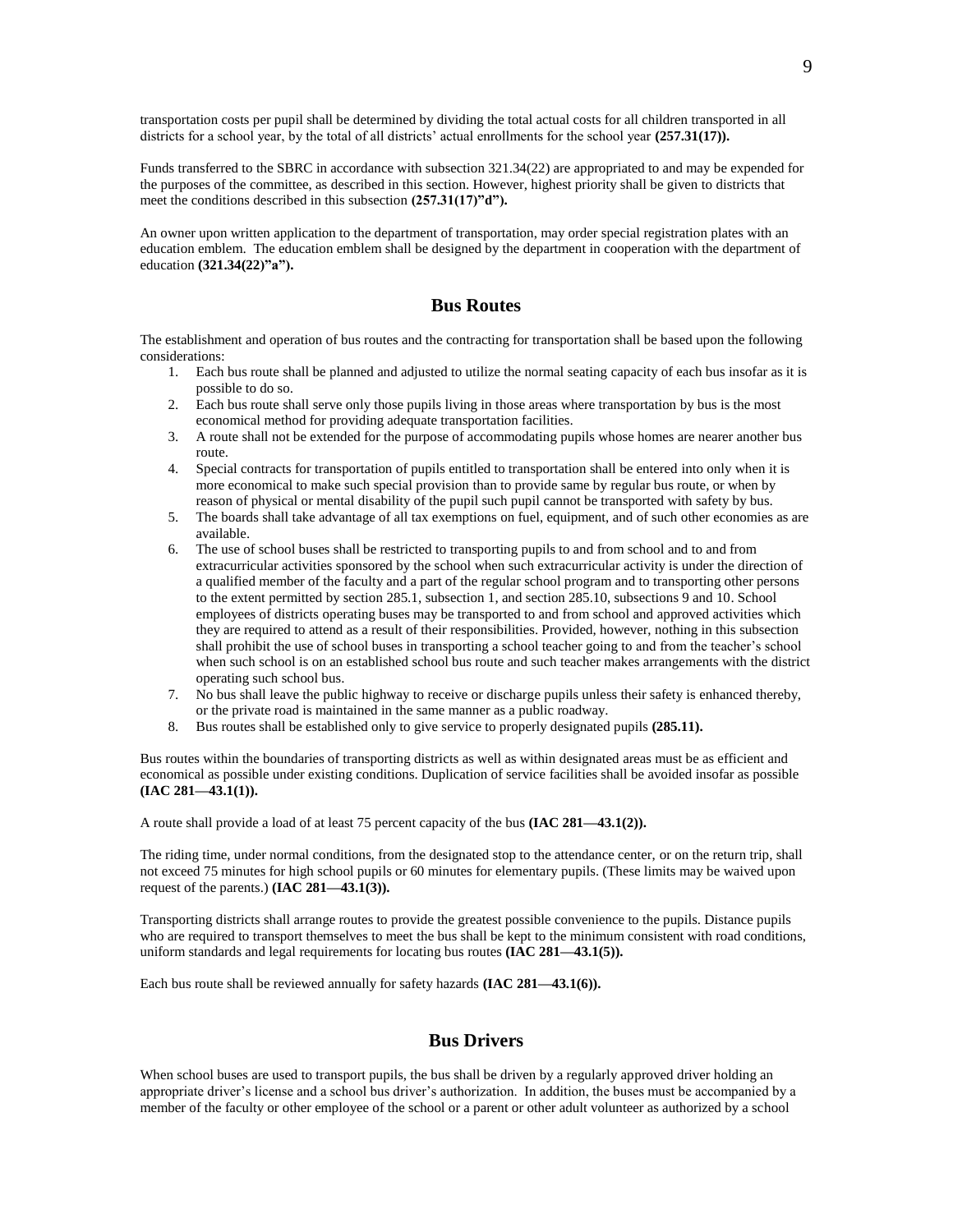administrator who will be responsible for the conduct and the general supervision of the pupils on the bus and at the place of the activity. If the faculty member is an approved driver, that person can act both as a driver and faculty sponsor **(IAC 281--43.10(4)).**

The driver of a school bus shall hold a driver's license issued by the department of transportation valid for the operation of the school bus and a certificate of qualification for operation of a commercial motor vehicle issued by a physician or osteopathic physician licensed pursuant to chapter 148, physician's assistant, advanced registered nurse practitioner, or chiropractor or any other person identified by federal and state law as authorized to perform physical examinations, and shall successfully complete an approved course of instruction in accordance with subsection 3. A person holding a temporary restricted license issued under chapter 321J shall be prohibited from operating a school bus **(321.376(1)).** The department of education shall refuse to issue an authorization to operate a school bus to any person who, after notice and opportunity for hearing, is determined to have committed any of the acts proscribed under section 321.375, subsection 3. The department of education shall take adverse action against any person who, after notice and opportunity for hearing, is determined to have committed any of the acts proscribed under section 321.375, subsection 3. Such action may include a reprimand or warning of the person or the suspension or revocation of the person's authorization to operate a school bus. The department of education shall recommend, and the state board of education shall adopt under chapter 17A, rules and procedures for issuing and suspending or revoking authorization to operate a school bus in this state. Rules and procedures adopted shall include but are not limited to provisions for the revocation or suspension of, or refusal to issue, authorization to persons who are determined to have met any of the grounds listed under section 321.375, subsection 3 **(321.376(2)).**

A person applying for employment or employed as a school bus driver shall successfully complete a department of education approved course of instruction for school bus drivers before or within the first 6 months of employment and at least every 24 months thereafter. If an employee fails to provide an employer with a certificate of completion of the required school bus driver's course, the driver's employer shall report the failure to the department of education and the employee's authorization to operate a school bus shall be revoked. The department of education shall send notice of the revocation to both the employee and the employer. A person whose school bus authorization has been revoked under this section shall not be issued another authorization until certification of the completion of an approved school bus driver's course is received by the department of education **(321.376(3)).**

All bus drivers for school-owned equipment shall be under contract with the board **(285.5(9)).** All contracts for transportation service and for drivers of school-owned and operated buses shall be made with someone outside the board except where no other transportation service is available, a board member may transport the member's own children **(285.5(7)).**

A driver of a school bus must meet all of the following requirements:

- a. Be at least 18 years of age.
- b. Be physically and mentally competent.
- c. Not possess personal or moral habits which would be detrimental to the best interests of the safety and welfare of the children transported.
- d. Possess a current certificate of qualification for operation of a commercial motor vehicle issued by a physician licensed pursuant to chapter 148, physician's assistant, advanced registered nurse practitioner, or chiropractor or any other person identified by federal and state law as authorized to perform physical examinations **(321.375(1)).**

Prior to hiring an applicant for a school bus driver position, including a contract position, an employer shall have access to and shall review the information in the Iowa court information system available to the general public, the sex offender registry information under section 692A.121 available to the general public, the central registry for child abuse information established under section 235A.14, and the central registry for dependent adult abuse information established under section 235B.5 for information regarding the applicant. An employer shall follow the same procedure upon the renewal of an employee's or contract employee's school bus driver's license issued by the department of transportation valid for the operation of a school bus. An employer shall pay for the cost of the registry checks conducted pursuant to this subsection. An employer shall maintain documentation demonstrating compliance with this subsection **(321.375(2)).**

Any of the following shall constitute grounds for the immediate suspension from duties of a school bus driver, including a part-time or substitute bus driver, pending a termination hearing by the board of directors of a public school district or the authorities in charge in a nonpublic school, or pending confirmation of the grounds by the employer of the school bus driver if the employer is not a school district or accredited nonpublic school:

- a. Use of nonprescription controlled substances or alcoholic beverages during working hours.
- b. Operating a school bus while under the influence of nonprescription controlled substances or alcoholic beverages.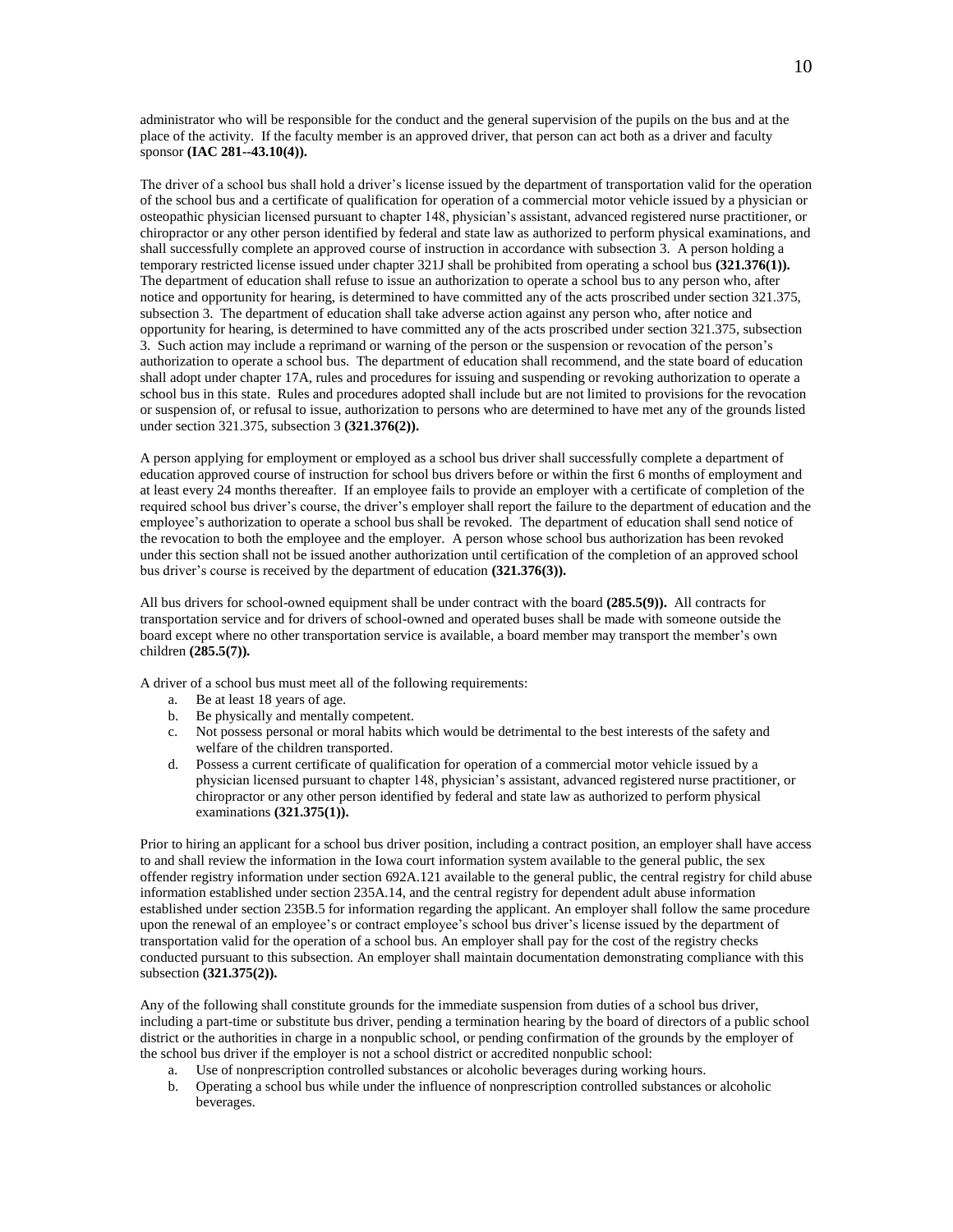- c. Fraud in the procurement or renewal of a school bus driver's authorization to operate a school bus.
- d. The commission of or conviction for a public offense as defined by the Iowa criminal code, if the offense is relevant to and affects driving ability, or if the offense includes sexual involvement with a minor student with the intent to commit acts and practices proscribed under sections 709.2 through 709.4, section 709.8, and sections 725.1 through 725.3, or is a violation of the rules of the department of education adopted to implement section 280.17.
- e. The school bus driver is listed in the sex offender registry established under chapter 692A, the central registry for child abuse information established under section 235A.14, or the central registry for dependent adult abuse information established under section 235B.5. A termination hearing conducted pursuant to this paragraph shall be limited to the question of whether the school bus driver was incorrectly listed in the registry.
- a. A change in circumstances indicating that the driver is no longer physically or mentally competent. For the purpose of an insulin-dependent diabetic, a change in circumstances includes the following:
	- 1) Results of a glycosylated hemoglobin test indicating values less than 6.0 percent or greater than 9.5 percent unless accompanied by the required medical opinion that the event was incidental and not an indication of failure to control glucose levels.
	- 2) Results of self-monitoring indicate glucose levels less than one hundred milligrams per deciliter or greater than three hundred milligrams per deciliter, until self-monitoring indicates compliance with specifications.
	- 3) Experiencing a loss of consciousness or control relating to diabetes.
	- 4) Failing to maintain or falsifying the required reports **(321.375(3)).**

Notwithstanding any provision to the contrary, an insulin-dependent diabetic may qualify under subsection 1, paragraph *"d"*, for purposes of operating a school bus under this section if a person identified by federal or state law as authorized to perform physical examinations annually provides a signed statement indicating that based upon an annual physical examination the individual is physically able to perform the required functions despite insulin dependency. The insulin-dependent diabetic shall not qualify to operate a school bus if, at minimum, the individual results of a glycosylated hemoglobin test indicate values less than 6.0 percent or greater than 9.5 percent on other than an incidental basis and not as a result of failure to control glucose levels. The statement shall also indicate that within the past three years the insulin-dependent diabetic has completed instruction to address diabetes management and driving safety, signs and symptoms of hypoglycemia and hyperglycemia, and what procedures must be followed if complications arise **(321.375(4)"a").**

A school district or authorities in charge of the nonpublic school that employs or otherwise secures the services of an individual with an authorization who is an insulin-dependent diabetic shall monitor the insulin-dependent diabetic to determine that they are in compliance with all of the following:

- 1) Self-monitoring blood glucose and demonstrating conformance with requirements, more than one hundred milligrams per deciliter and less than three hundred milligrams per deciliter, within one hour before driving a school bus and approximately every four hours while on duty using a United States food and drug administration approved device.
- 2) Reporting immediately to the school district or school any failure to comply with specific glucose level requirements as listed in subparagraph (1) or loss of consciousness or control.
- 3) Carrying a source of readily absorbable, fast-acting glucose while on duty.
- 4) Maintaining a daily log of all glucose test results for the previous six-month period and providing copies to the school district or school, the examining physician, and the department of education upon request.
- 5) Submitting all required department of education forms within the prescribed timelines **(321.375(4)"a").**

The driver of the bus shall observe the maximum speed limits for school buses at all times **(IAC 281—43.10(5)"e").**

General character and emotional stability are qualities which must be given careful consideration by boards of education in the selection of school bus drivers. Elements that should be considered in setting a character standard are:

- 1. Reliability or dependability.
- 2. Initiative, self-reliance, and leadership.
- 3. Ability to get along with others.
- 4. Freedom from use of undesirable language.
- 5. Personal habits of cleanliness.
- 6. Moral conduct above reproach.
- 7. Honesty.
- 8. Freedom from addiction to narcotics or habit-forming drugs.
- 9. Freedom from addiction to alcoholic beverages or liquors **(IAC 281—43.12).**

Factors to be considered in determining emotional stability are: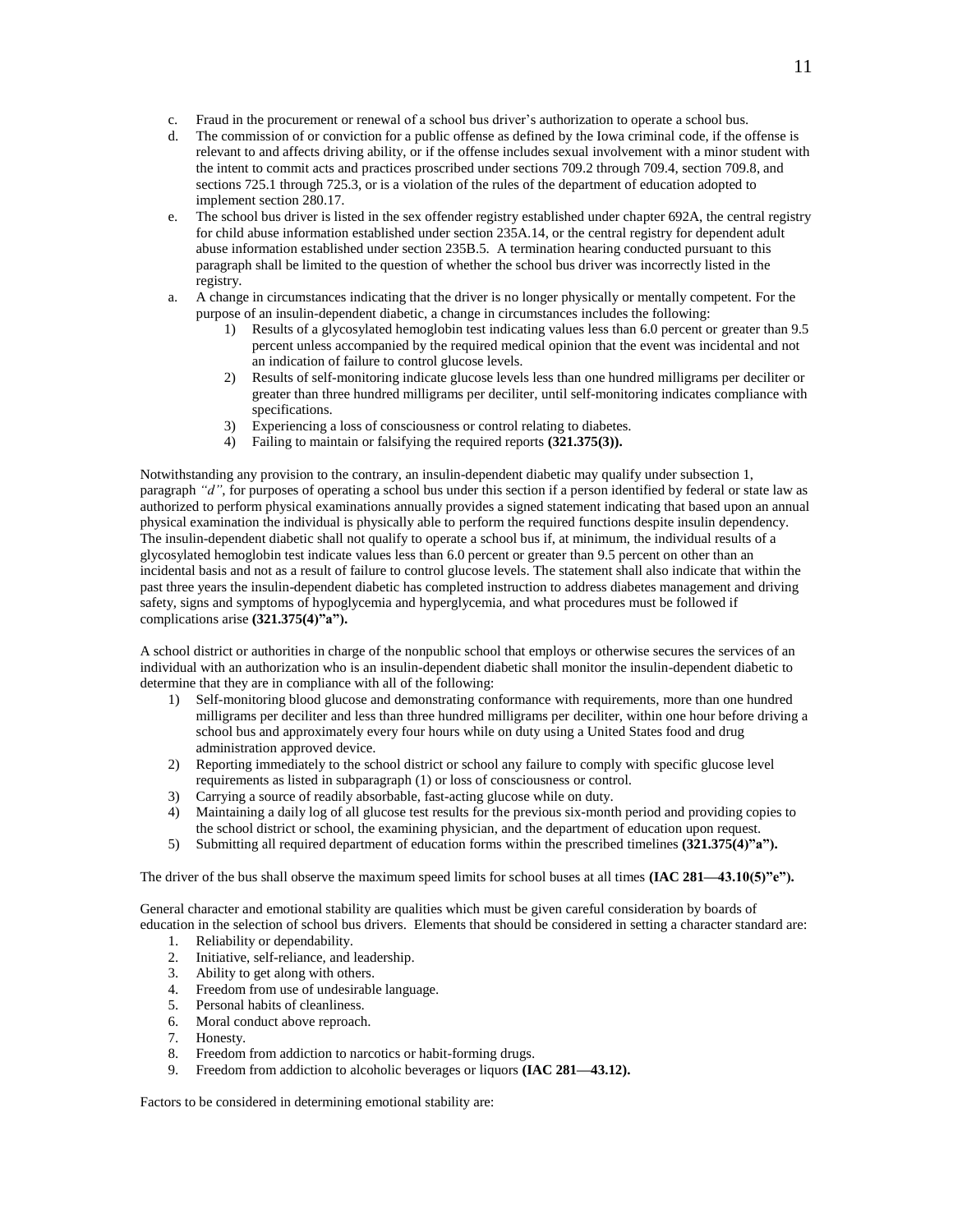- 1) Patience.
- 2) Considerateness.
- 3) Even temperament.
- 4) Calmness under stress **(IAC 281—43.13).**

School bus drivers must be at least 18 years of age on or before August 1 preceding the opening of the school year for which a school bus driver's authorization is required **(IAC 281—43.14).**

Except for insulin-dependent diabetics, an applicant for a school bus driver's authorization must undergo a biennial physical examination by a licensed physician or surgeon, osteopathic physician or surgeon, osteopath, qualified doctor of chiropractic, licensed physician assistant, or advanced registered nurse practitioner. The applicant must submit annually to the applicant's employer the signed medical examiner's certificate (pursuant to Federal Motor Carrier Safety Administration regulations 49 CFR Sections 391.41 to 391.49), indicating, among other requirements, sufficient physical capacity to operate the bus effectively and to render assistance to the passengers in case of illness or injury, and freedom from any communicable disease. At the discretion of the chief administrator or designee of the employer or prospective employer, the chief administrator or designee shall evaluate the applicant's ability in operating a school bus, including all safety equipment, in providing assistance to passengers in evacuation of the school bus, and in performing other duties required of a school bus driver **(IAC 281—43.15).**

A person who is an insulin-dependent diabetic may qualify to be a school bus driver if the person meets all qualifications of Iowa Code subsection 321.375(3). Such driver is subject to an annual physical examination by a qualified medical examiner as listed in rule 281—43.15(285) **(IAC 281—43.17).**

Every school bus driver shall carry a copy of the driver's school bus driver's authorization at all times when the driver is acting in that capacity. **(IAC 281—43.18).**

No driver applicant shall be employed or allowed to transport students until the board determines that the applicant has an acceptable driving record, demonstrates the ability to safely operate the vehicle(s) representative of the vehicle(s) required to be operated during employment and is knowledgeable of traffic laws and regulations pertaining to the operation of a school bus. **(IAC 281—43.21).**

Driver restrictions.

- 1) The driver of a school bus shall not smoke on the bus or on any school property.
- 2) The driver shall not permit firearms to be carried in the bus.
- 3) The driver shall not fill the fuel tank while the motor is running or when there are passengers on the bus.
- 4) The driver shall ensure that aisles and exits are not blocked **(IAC 281—43.38).**

#### **Transportation Vehicles**

A vehicle which carries liquefied petroleum gas fuel or natural gas, as a fuel source for the vehicle, in a concealed area, including but not limited to trunks or compartments located in or under the vehicle, shall display on the left rear and right front bumpers of the vehicle a standard abbreviation or symbol, approved by the department of public safety, which indicates liquefied petroleum gas fuel or natural gas is a fuel source for the vehicle. The owner of the vehicle which is fueled by natural gas or liquefied petroleum gas shall be responsible for the placement of the approved abbreviation or symbol on the vehicle. A person shall not dispense liquefied petroleum gas fuel or natural gas into a tank in a concealed area of a vehicle unless the vehicle complies with this requirement. A person who violates this section is guilty of a simple misdemeanor. **(101.11).**

A refund is allowable for the tax on motor fuel or undyed special fuel sold directly to and used for the following: a school district which is used for a public purpose, including fuel sold for the transportation of pupils of approved public and nonpublic schools by a carrier who contracts with the public school under section 285.5 **(452A.17(1)"a"(3)).**

All publicly owned motor vehicles shall bear at least two labels in a conspicuous place, one on each side of the vehicle. This label shall be designed to cover not less than one square foot of surface **(721.8).**

A motor vehicle purchased by or used under the direction of the board of directors to provide services to a school corporation shall not operate on gasoline other than ethanol blended gasoline blended as defined in section 214A.1. The motor vehicle shall also be affixed with a brightly visible sticker which notifies the traveling public that the motor vehicle is being operated on ethanol blended gasoline **(279.34).**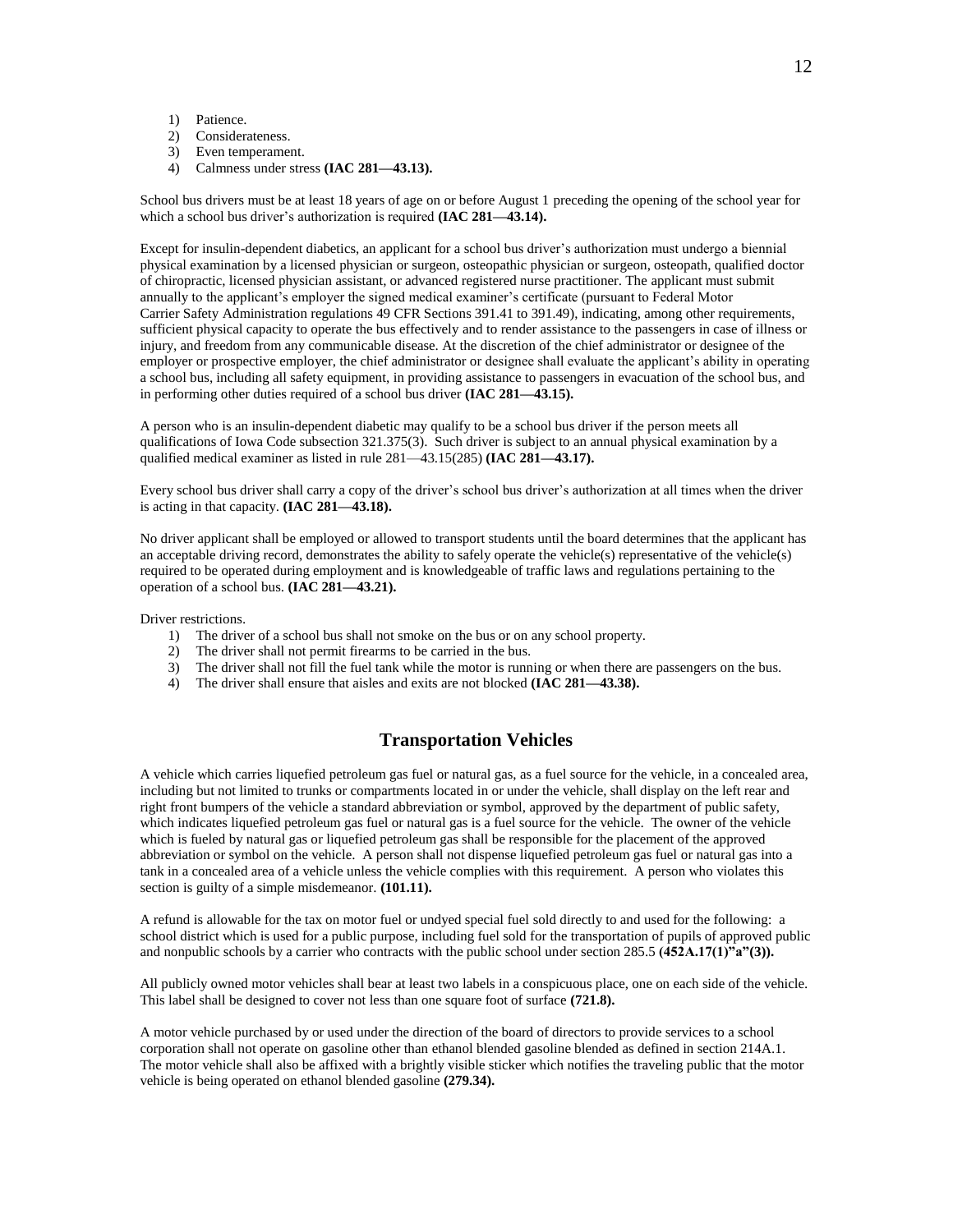All diesel fuel sold for or used in vehicles designed for transporting persons or property on a street or highway must contain not more than 0.05 percent by weight of sulfur content. This mandate includes diesel fuels sold and used in school transportation vehicles **(40 CFR 80, 29, 86).**

Every motor vehicle, trailer, and semitrailer when driven or moved upon a highway shall be subject to the vehicle registration provisions of chapter 321 except any school bus in this state used exclusively for the transportation of pupils to and from school or a school function or for the purposes provided in subsection 285.1(1) and subsection 285.10(9), or used exclusively for the transportation of children enrolled in a federal head start program. Upon application the department of transportation shall, without charge, issue a registration certificate and registration plates. Such plates shall be attached to the front and rear of each bus exempt from registration **(321.18(7)).**

The provisions of sections 321.372 to 321.380, shall apply to all public and nonpublic schools where children are transported to and from school **(321.378).**

A school board, individual, or organization shall not purchase, construct, or contract for use, to transport pupils to or from school, any school bus which does not comply with the minimum requirements of section 321.373 and any individual, or any member or officer of such board or organization who authorizes, the purchase, construction, or contract for any such bus not complying with these minimum requirements commits a simple misdemeanor **(321.379).**

It shall be the duty of all peace officers and of the state patrol to enforce the provisions of sections 321.372 to 321.379 **(321.380).**

Every school bus except private passenger vehicles used as school buses shall be constructed and equipped to meet safety standards prescribed in rules adopted by the state board of education. Such rules shall conform to safety standards set forth in federal laws and regulations and shall conform, insofar as practicable, to the minimum standards for school buses recommended by the national conference on school transportation administered by the national commission on safety education and published by the national education association **(321.373(1)).** Rules prescribed for school buses shall provide standards for structural strength, materials, and insulation of the school bus body; color; seat and aisle arrangement; dimension and construction of service door; control of the front door or doors; emergency door and its location and construction; windows; roof ventilators; heaters; location, filling, and draining of the fuel tank; bumpers and how they shall be attached to the bus; lettering and identification of the bus; stop signal arm; warning lights and flashing lights **(321.373(2).** The rules prescribed for school buses shall include special rules for passenger automobiles, and other vehicles designed to carry 8 or fewer pupils, when used as school buses **(321.373(3).** These rules are found in IAC 281--44.

Every school bus shall be equipped with a comfortable seat for each child **(321.373(4)).**

Seating.

- a. Each passenger shall have a comfortable seat.
- b. Student passengers shall have a minimum of 13 inches of allowable seating per person.
- c. For adult groups, no more than two persons shall occupy a 39-inch seat.
- 
- d. Standees are prohibited in all situations, whether the bus is transporting students or adults.<br>e. The maximum number of passengers shall never exceed the rated canacity of the vehicle as The maximum number of passengers shall never exceed the rated capacity of the vehicle as it is equipped **(IAC 281—43.10(6)).**

A school bus may be equipped with a white flashing strobe light mounted on the roof of the bus to afford optimum visibility during periods of inclement weather. The light shall be installed and operated in accordance with rules. Each new school bus put into initial service after January 1, 1977, shall be equipped with such a light **(321.373(7)).**

No vehicle shall be put into service as a school bus until it is given an original inspection to determine if it meets all legal and established uniform standards of construction for the protection of the health and safety of children to be transported. Vehicles which are approved shall be issued a seal of approval by the director of the department of education. All vehicles used as school buses shall be given a safety inspection at least once a year. Buses passing the inspection shall be issued an inspection seal of approval by the director of the department of education. The seal of original inspection and the annual seal of inspection shall be affixed to the lower right hand corner of the windshield **(321.374).**

Each school bus shall have a two-way communications system or cellular telephone capable of emergency communication between the driver of the bus and the school's base of operations for school transportation **(IAC 281— 43.43).**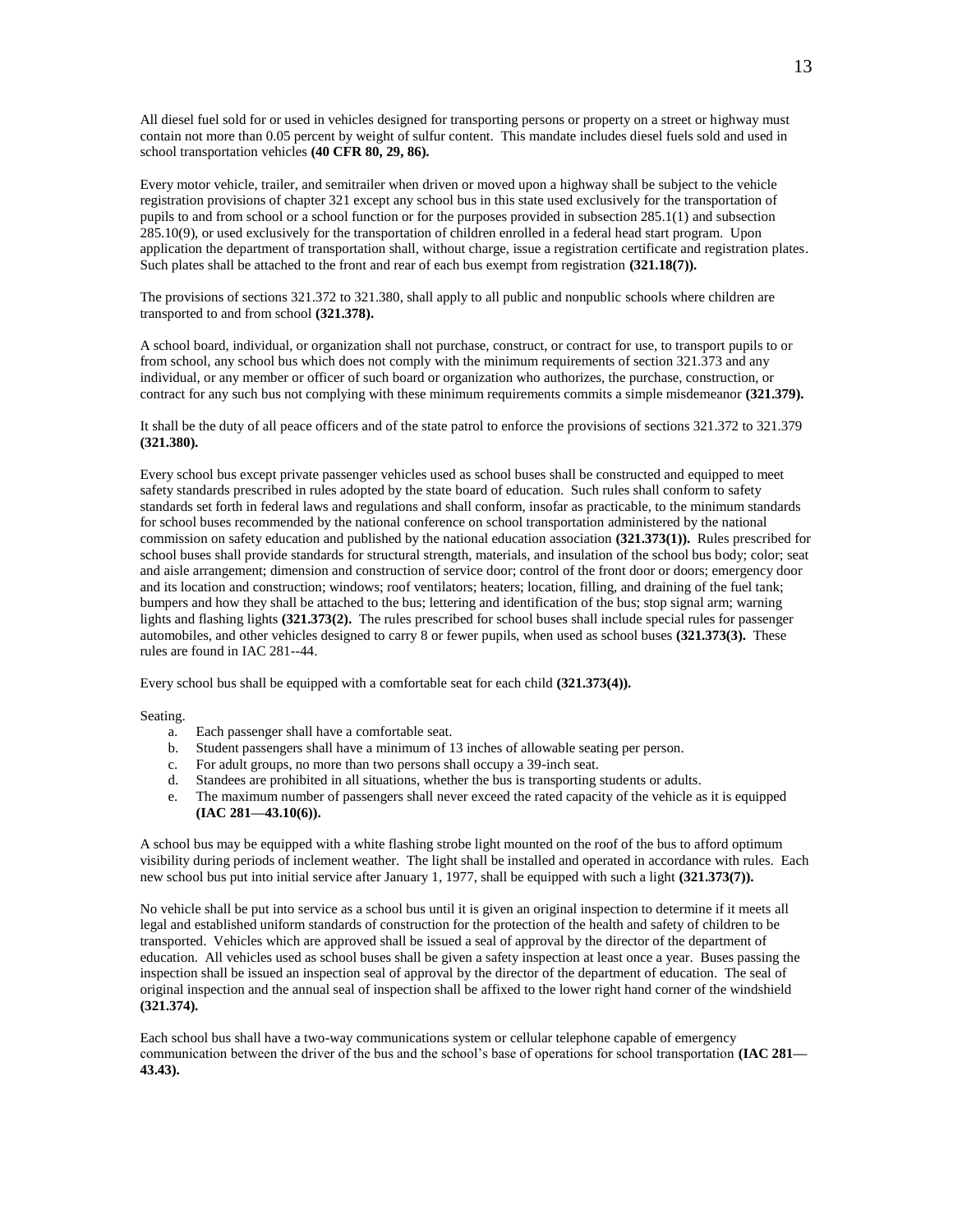To facilitate the semiannual inspection program, school and school district officials shall send their buses to inspection centers as scheduled. A sufficient number of drivers or other school personnel shall be available at the inspection to operate the equipment for the inspectors. The fee for each vehicle inspected shall be \$20 effective July 1, 2005; \$25 effective July 1, 2007; and \$28 effective July 1, 2009 **(IAC 281--43.30).** School officials shall cause the chassis of all buses and allowable alternative vehicles, whether publicly or privately owned, to be inspected annually and all necessary repairs made before the vehicle is put into service. The inspection and repairs shall be recorded on a form prescribed by the Department of Education. The completed form shall be signed by the mechanic and carried in the glove compartment of the bus **(IAC 281--43.31).**

A pre-trip inspection of each school bus shall be performed and recorded prior to each trip. A written report shall be submitted promptly to the superintendent of schools, transportation supervisor, school bus mechanic, or other person charged with the responsibility for the school transportation program, if any defects or deficiencies are discovered that may affect the safety of the vehicle's operation or result in its mechanical breakdown. A post-trip inspection of the interior of the school bus shall be performed after each trip **(IAC 281--43.41).**

Any person who operates or permits to be operated as a school bus to transport pupils, any vehicle which does not comply with the requirements provided by law or by the rules and regulations of the department of education, or for which there is not a valid temporary certificate for operation, shall be guilty of a simple misdemeanor. A vehicle used for an approved driver education course in which the driver education teacher transports driver education students from their residences for street or highway driving is not a school bus **(285.14).**

#### **Contracts and Common Carriers**

The public school district may meet the requirements of providing transportation by contracting with private parties as provided in section 285.5. However, contracts shall not provide payment in excess of the average per pupil transportation costs of the school district for that year **(285.1(17)"b").**

Where transportation by school bus is impracticable or not available or other existing conditions warrant it, arrangements may be made for use of common carriers according to uniform standards established by the director of the department of education and at a cost based upon the actual cost of service and approved by the board **(285.1(5)).**

All private contractors wishing to transport pupils to and from school in privately owned vehicles must be under contract with the board of education. This requirement will not apply to individuals who transport their own children or other children on a not-for-hire basis. The contract form used shall be that provided by the department of education **(IAC 281--43.3).** The contract must provide for a uniform charge for all pupils transported. No differentiations may be made between pupils of different districts except as provided in Iowa Code section 285.1(12) **(IAC 281--43.4).** The contractor may not arrange with individual families for transportation. The contractor undertakes to transport only those families indicated by the board of education **(IAC 281--43.5).** Parents, guardians, or custodians undertaking to transport other children for hire, in addition to their own, are private contractors. These individuals must be under contract, and must obtain an appropriate driver's license and a school bus driver's authorization **(IAC 281--43.6).** Any vehicle used, other than that used by individuals to transport their own children or other children on a not-for-hire basis, is considered to be a school bus and must meet all requirements for the type of vehicle used. (This requirement is not intended to restrict the use of passenger cars during the time the vehicles are not actually engaged in transporting school pupils.) **(IAC 281--43.7).**

- a. Contracts for school bus service with private parties shall be in writing and be for the transportation of children who attend public school and children who attend nonpublic school. Such contracts shall define the route, the length of time, service contracted for, the compensation, and the vehicle to be used. The contract shall prescribe the duties of the contractor and driver of the vehicles and shall provide that every person in charge of a vehicle conveying children to and from school shall be at all times subject to any rules said board shall adopt for the protection of the children, or to govern the conduct of the persons in charge of said conveyance. Contracts may be made for a period not to exceed 3 years.
- b. The contract shall provide that the contractor will sell the equipment to the board should the contractor desire to terminate the contract, provided the board should desire to purchase said equipment, the price of the equipment to be determined by an appraisal board composed of one person appointed by the school board, one appointed by the owner of the equipment, and a third selected by these two **(285.5(1)).**

The contractor shall operate the vehicle or provide a driver who must be approved by the board. The contractor and driver shall be subject to all laws and prescribed standards for school bus drivers. Failure to comply shall constitute grounds for dismissal of the driver or cancellation of the contract if the board so desires **(285.5(2)).**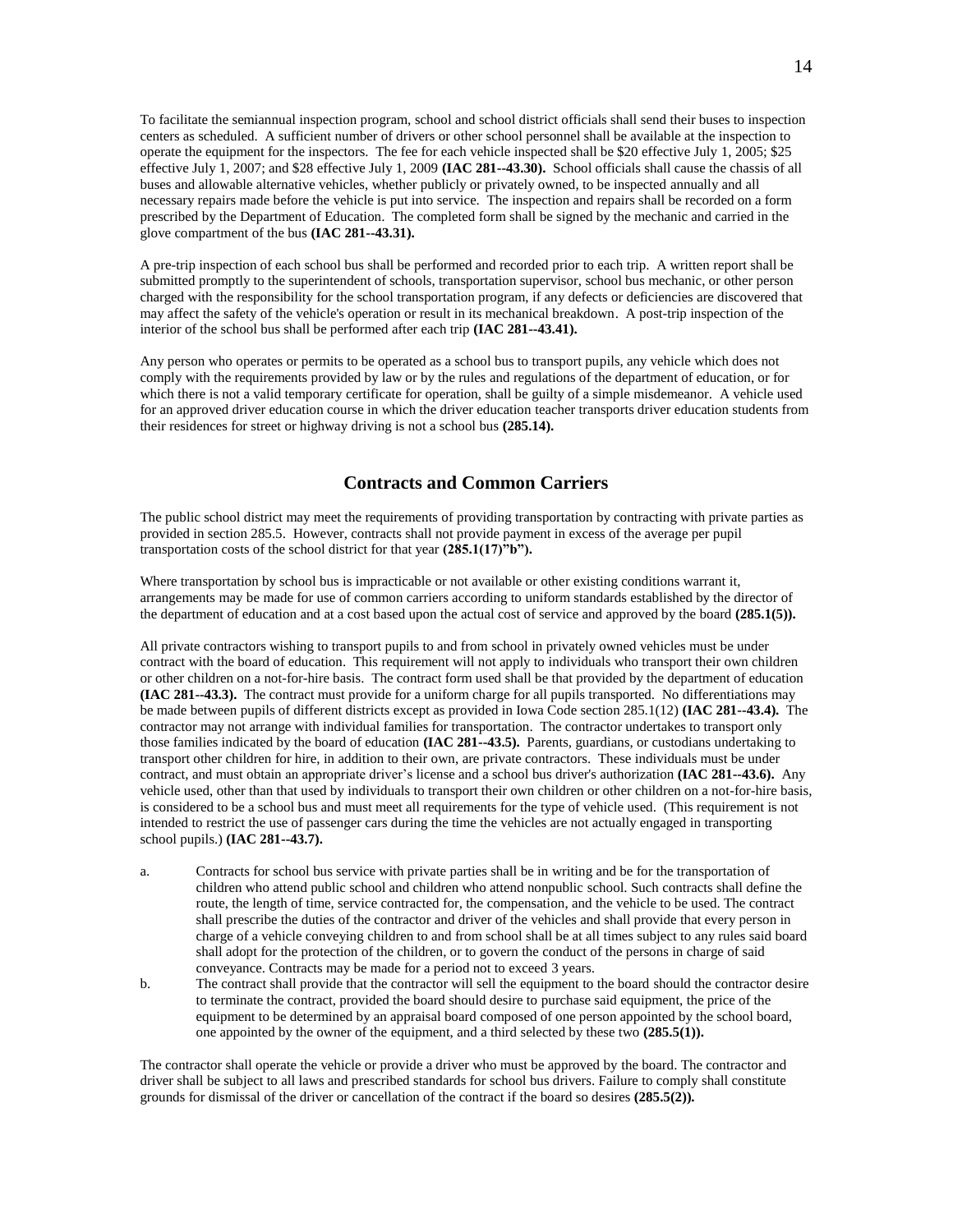All vehicles of transportation provided by contractor shall be inspected, approved and certified before being put into operation **(285.5(3)).**

All contracts may be terminated by either party on a ninety-day notice **(285.5(4)).**

The director of the department of education shall prepare a uniform contract containing provisions not in conflict with this chapter which shall be used by all schools in contracting for transportation service **(285.5(5)).**

All contractors shall carry liability insurance in amounts and kind as provided in the official contract **(285.5(6)).**

All contracts for transportation service and for drivers of school-owned and operated buses shall be made with someone outside the board except where no other transportation service is available, a board member may transport the member's own children **(285.5(7)).**

Private buses other than common carriers not used exclusively in transportation of pupils while under contract to a school district shall meet all requirements for school-owned buses, as to construction and operation **(285.5(8)).**

All bus drivers for school-owned equipment shall be under contract with the board. The director of the department of education shall prepare a uniform contract containing provision not in conflict with this chapter which shall be used by all school boards in contracting with drivers of school-owned vehicles **(285.5(9)).**

Transportation authorized by chapter 285 is exempt from all laws of this state regulating common carriers **(285.1(19)).**

Vehicles owned by private parties and used as school buses shall have reversed or covered the words "school bus" wherever they appear on the vehicle when the vehicle is not in use as a school bus. It shall be unlawful to operate flashing stop warning signals on such privately owned vehicles except as provided in section 321.372 **(321.373(5)).**

A vehicle operated by a regional transit system as defined in section 324A.1 may only provide school transportation services pursuant to rules adopted by the state department of transportation in consultation with the department of education **(321.377).**

The board of education shall carry insurance on all school-owned buses and see that insurance is carried by all contractors engaged in transporting pupils for the district in the coverages and limits as determined by the board of education **(IAC 281--43.33).**

The board of education and a contractor who undertakes to transport school pupils for the board, in privately owned vehicles, shall sign a contract substantially similar to that prescribed by the department of education. The contract shall contain the provisions in IAC 281—43.34 **(IAC 281--43.34).**

The board of education and a private individual undertaking to transport school pupils for the board in school districtowned vehicles shall sign a contract substantially similar to that prescribed by the department of education. The contract shall contain the provisions in IAC 281--43.35 **(IAC 281--43.35).**

#### Common Carrier Vehicles.

*a.* The vehicles need not be painted yellow and black as required for conventional school buses. *b.* The vehicles shall, while transporting children to and from school, be equipped with temporary signs, located conspicuously on the front and back of the vehicle. The sign on the front shall have the words "School Bus" printed in black letters not less than six inches high, on a background of national school bus glossy yellow. The sign on the rear shall be at least ten square feet in size and shall be painted national school bus glossy yellow, and have the words "School Bus" printed in black letters not less than eight inches high. The yellow is to be in accordance with the colorimetric specification of Federal Standard No. 595a, Color 13432; the black matching Federal Standard 595a, Color 17038. Both the six-inch and eight-inch letters shall be Series "D" as specified in the Standard Alphabet—Federal Highway Administration, 1966 **(IAC 281—43.44(1)).**

Bus standards listed in IAC 281--43.44 are intended to apply to any vehicle operated by a common carrier when used exclusively for student transportation to and from school **(IAC 281—43-44).**

Drivers shall be required to perform daily pre-trip inspections of their vehicles and to report promptly and in writing any defects or deficiencies discovered that may affect the safety of the vehicle's operation or result in its mechanical breakdown in accordance with rule 43.41(285). Vehicles shall be inspected semiannually by personnel of the department of education in accordance with the provisions of Iowa Code section 285.8(4) **(IAC 281—43.44(5)).**